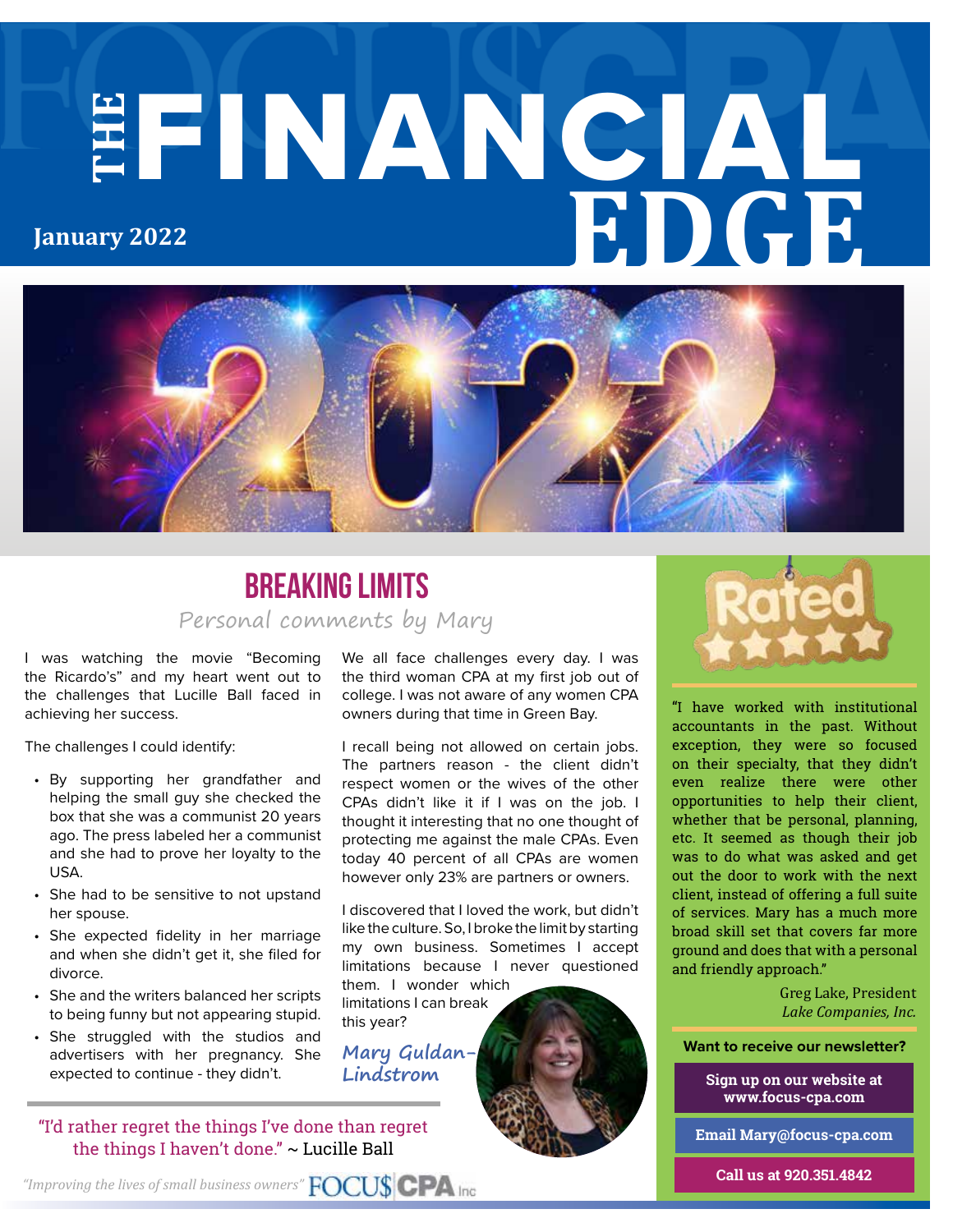# FOCU\$CPA Inc



# **The book review**

| TITLE:                 | You Are Here                    |
|------------------------|---------------------------------|
| <b>AUTHOR:</b>         | <b>Thich Nhat Hanh</b>          |
| <b>TOPIC:</b>          | Awareness                       |
| <b>EASY TO READ:</b>   | \$\$\$\$ (4 out of 5 dollars)   |
| <b>APPLICABLE TO</b>   |                                 |
| <b>SMALL BUSINESS:</b> | \$\$\$\$\$ (5 out of 5 dollars) |

**Summary:** The author, a Zen monk, writes about finding peace through breathing and mindlessness. Focus on breathing in and breathing out. Our world is constantly in motion. Provides a simple path to find inner peace through Buddha.

**My recommendation:** I choose this book to settle my mind down after the last two crazy years and to find peace so I could get ready for another hectic time period in my business. My challenge was to slow down. The book did it.

Pages: 138 | Published: 2009 (English Translation)







Do you have concerns about protecting your identity? Have you already experienced issues with comprised social security numbers and/or bank accounts? Now there are two new ways to protect you tax information and ensure no one misrepresents your tax accounts.

The IRS offers an Identity Protection PIN (IP PIN) or a six-digit number that prevents someone else from filing a tax return using your Social Security number or Individual Taxpayer Identification Number. The fastest way to receive an IP PIN is by using the online "Get an IP PIN tool" located at www.irs. gov/ippin. This service will be available at the end of January. Once enrolled you will receive a new IP PIN each year in the mail. It is critical that you provide this to your tax preparer in order to file your tax return each year.

#### **Wisconsin offers a similar but separate program. To obtain a WI identity Protection PIN:**

Log in to My Tax Account (MTA) at: **https://tap.revenue.wi.gov/mta/**

*If you do not have MTA or do not have access to your individual income tax or homestead credit account in MTA, see Using My Tax Account for Personal Users Common Questions for assistance with creating your MTA and adding access to your personal accounts*



Select the Request Identity Protection PIN link

**If you have questions regarding either of their identity protection programs or would like to discuss if this is the correct option for you, please feel free to call Ricardo at 920-351-4842.**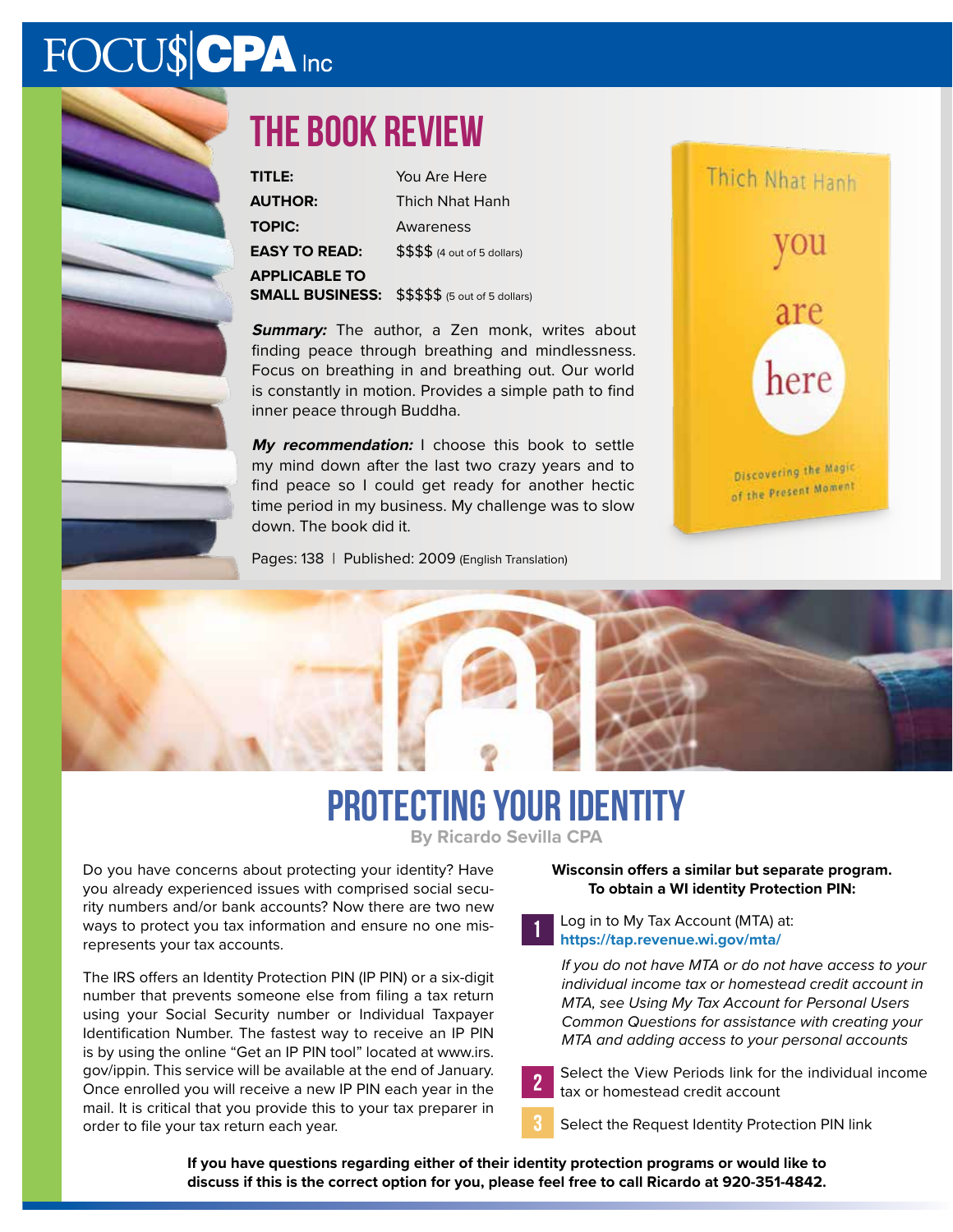

### **Cheers to a New Year!**

#### **By Mary Guldan-Lindstrom CPA**

I'm not one for New Year's resolutions. I actually struggle with setting goals, but I do take an assessment of my life at the beginning of the year. Here's the process that I work with.

**REVIEW WHAT I ACCOMPLISHED LAST YEAR.** I review major changes, work accomplishments, personal accomplishments and where I traveled. My goal is to take 3 trips a year. Covid didn't stop me last year.

**THEN MOVE TO THE FUTURE.** I take time to picture my life in 5 years, 10 years or the next chapter. Looking into the future is challenging for me. My next chapter is retirement. How soon? What will it look like? What will bring me enjoyment in a physical, emotional and financial sense? Where do I want to live? Lots of questions.

If I struggle determining what I want, then I reverse the question. What don't I want? I want choices. I saw my grandma live 60 years on social security. To do that she lived with family members. I might want to live with my kids at some point - but I want the choice.

**WRITE IT DOWN,** in as much detail as possible. My focus isn't on a date or amount. My focus is on the experience I am looking for. When I travel, I think about where I will go? Where I will stay? What car I will rent or if I will rent? How much free time I want?

Again, **VISUALIZE WHAT THAT LOOKS LIKE.** I slow down, shut my mind off and read what I wrote. See my future as if it is a movie. I want to feel the experience, now. How does it feel to spend a month in France? What does the weather feel like? What does the Hotel, Airbnb or villa offer? Can I walk to a vineyard?

**CONSIDER OBSTACLES.** I need to be conscious of this question. Do I have the energy and health? Do I have the money to do it? Do I have the time? What will I have to give up to do it? I put limits on myself without being aware of them.

**WHAT HABITS CAN I CHANGE** to get where I want to be? Small changes can make huge results. For the last 2 years I do a little exercise every day. Recently I realized that I don't struggle with depression – at all.

Last, **KEEP AN OPEN MIND.** Allow the universe to have its say. Allow enough spontaneity to bring the element of surprise to my life. Using something as easy as I want to provide \$500,000 or more in services to small business owner. The "or more" allows for the universe to add value.

I grew up with SMART (specific, measurable, achievable, realistic and time) goals. Many times, I felt like I was forcing a square peg in a round hole. Some I achieved, some I didn't. My New Year's resolution is to balance my determination and allow for the flow. I plan to enjoy the journey.

#### **Cheers to a great 2022!**

**SPECIAL OFFER**

Would you like a free Kringle from Uncle Mike's Bakery Shoppe? Just encourage a small business owner to set up a free discovery meeting with Mary at Focus CPA Inc. and we will send you a gift card for a free award winning and mouthwatering Kringle of your choice.

A referral is the best compliment that we can receive.

*"Improving the lives of small business owners"*